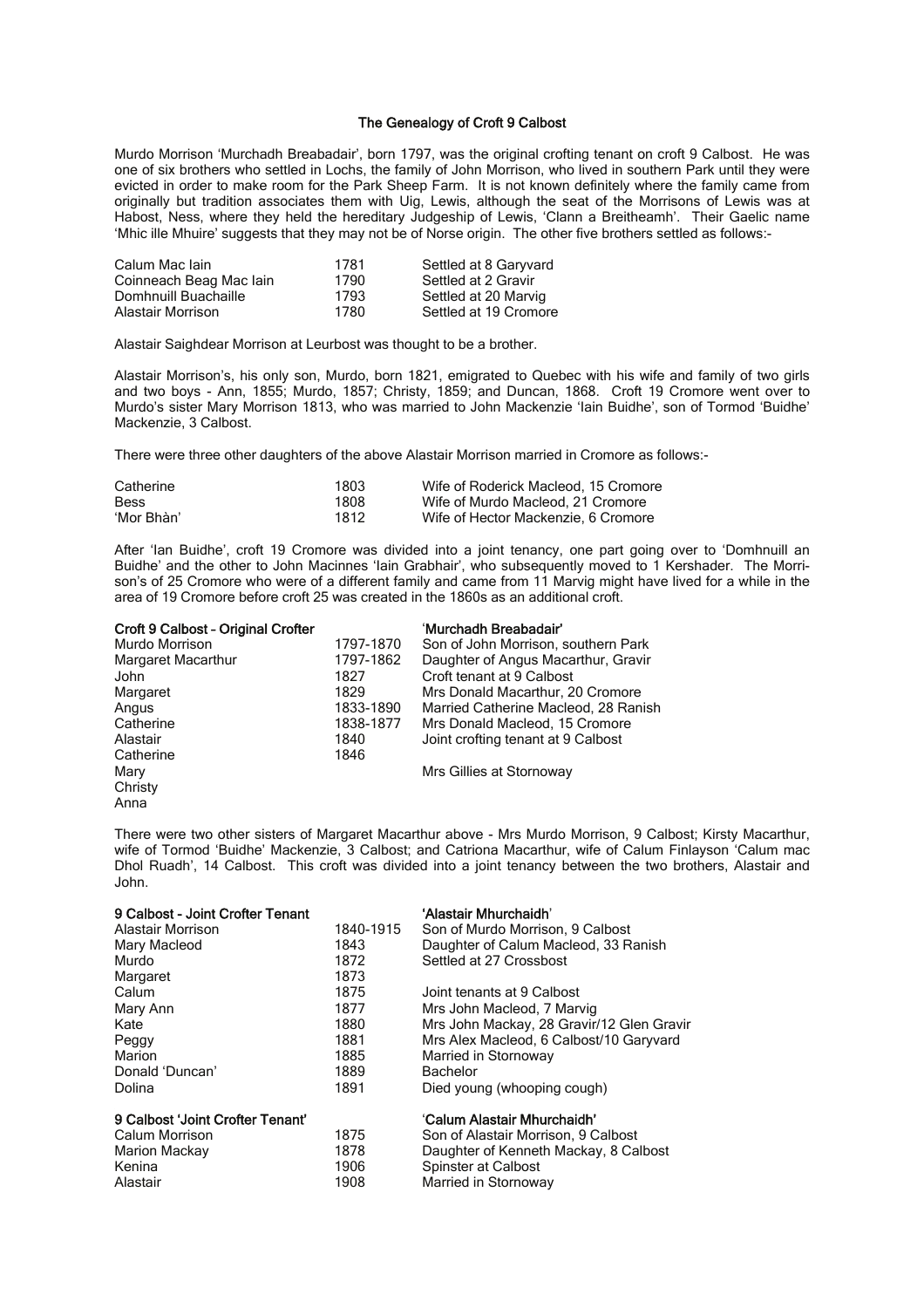| Mary<br>Angus 'Tom'<br>Donald<br>Angie<br>Malcolm 'Hero'<br>Bellann (grandchild)<br>Kenneth (grandchild)<br>Morag (grandchild)<br>Ina (grandchild) | 1910<br>1914<br>1916<br>1919<br>1921 | Married in Glasgow<br>Married in England<br>Married in Sandwick, Stornoway<br>Married in England<br>Married in England<br>Mrs Martin, Airidhbhruach/at Stornoway<br>Married in Glasgow<br>Married in Glasgow<br>Mrs Cummings, Glasgow |
|----------------------------------------------------------------------------------------------------------------------------------------------------|--------------------------------------|---------------------------------------------------------------------------------------------------------------------------------------------------------------------------------------------------------------------------------------|
| 9 Calbost 'Joint Crofter Tenant'                                                                                                                   |                                      | 'lain Mhurchaidh'                                                                                                                                                                                                                     |
| lain Morrison                                                                                                                                      | 1827-1907                            | Son of Murdo Morrison, 9 Calbost                                                                                                                                                                                                      |
| Mary Mackay                                                                                                                                        | 1833-1919                            | Daughter Calum 'Òg' Mackay, 7 Calbost                                                                                                                                                                                                 |
| Angus                                                                                                                                              | 1852                                 | Senior joint tenant at 9 Calbost                                                                                                                                                                                                      |
| John                                                                                                                                               | 1855                                 | Cottar at 9 Calbost                                                                                                                                                                                                                   |
| Ann                                                                                                                                                | 1857                                 |                                                                                                                                                                                                                                       |
| Infant                                                                                                                                             | 1858                                 | Infant                                                                                                                                                                                                                                |
| Gormelia                                                                                                                                           | 1859                                 |                                                                                                                                                                                                                                       |
| Donald                                                                                                                                             | 1862                                 |                                                                                                                                                                                                                                       |
| Neil                                                                                                                                               | 1863                                 | Cottar at 9 Calbost                                                                                                                                                                                                                   |
| Donald                                                                                                                                             | 1000                                 | $O_{\alpha\text{H}\alpha\gamma\alpha\text{H}}$ $\cap$ $O_{\alpha\text{H}\alpha\alpha\text{H}}$                                                                                                                                        |

Donald 1866 Cottar at 9 Calbost Cornellia<br>Gormellia 1868 Mrs Neil Nicolson. Mrs Neil Nicolson, 27 Lemreway

Four sons of the family of John Morrison, 1827 (as above) settled on this croft as well as their cousin Alastair Morrison because they could not get land anywhere else.

| 9 Calbost - Cottar |      | 'Niall an Mhurchaidh'               |
|--------------------|------|-------------------------------------|
| Neil Morrison      | 1863 | Son of John Morrison, 9 Calbost     |
| Murdina Macdonald  | 1862 | Daughter of Murdo 'Mor', 3 Ranish   |
| Murdo              | 1888 | Married in U.S.A.                   |
| Christy            | 1890 | Mrs Angus Finlayson, 10 Calbost     |
| Angus              | 1892 | Married in Los Angeles, U.S.A.      |
| Ann                | 1894 | Settled in U.S.A.                   |
| Dolina             | 1896 | Mrs John Macleod, 11 Cromore/Caros  |
| Gormellia          | 1898 | Mrs Calum Carmichael, 16 Lemreway   |
| John               | 1902 | Lost at sea off Lemreway on 1/11/22 |
| Mary Ann           | 1908 | Died while yet a young woman        |
| Two infants        |      |                                     |

Murdina, 1862, the mother of the above family, was a sister of Ishbel, 1853, wife of Angus Morrison, 9 Calbost. Murdo and Angus of the above family emigrated to Canada before the First World War. They both volunteered to join the Canadian expeditionary force and they fought in France. C.S.M. Murdo won the Military Medal for conspicuous bravery on the field of battle.

| 9 Calbost 'Cottar'         |      | 'Domhnuill an Mhurchaidh'                          |
|----------------------------|------|----------------------------------------------------|
| Donald Morrison            | 1866 | Son of Iain Morrison, 9 Calbost                    |
| Peggy Macinnes             | 1874 | Daughter of Donald Macinnes, 2 Lemreway            |
| Gormellia                  | 1896 | Mrs Angus Mackay, Keose Glebe                      |
| Ann                        | 1897 | Mrs Mackenzie, Grimshader/Laxdale                  |
| Catriona                   | 1900 | Mrs John Macaskill, 17 and 40 Gravir               |
| John                       | 1902 | Lost at sea off Lemreway 1/11/22                   |
| Christy                    | 1904 | Married in Glasgow                                 |
| Mary                       |      | Mrs Norman Macritchie, 38 Gravir settled Stornoway |
| Dolina                     |      | Married in Glasgow                                 |
| Kenneth                    |      | Married in Laxdale, Stornoway                      |
| Peggy                      |      | Mrs Calum Carmichael, 16 Lemreway                  |
| Marion twin of above Peggy |      | Married in Glasgow                                 |
| <b>Nellie</b>              |      | Mrs Angus Macaskill, 40 Gravir                     |

The family of Donald Morrison, 1866 - as above, moved to Steimreway in 1923.

There were six families on croft 9 Calbost at that time as follows:- Malcolm Morrison, son of Alastair; Donald Morrison, son of Iain; Neil Morrison, son of Iain; John Morrison, son of Iain; Angus Morrison, son of Iain; and Murdo Morrison, son of Angus Morrison. Of these six Donald Morrison and Neil Morrison were among the five raiders from Calbost who land-raided Steimreway in 1922. After the accident that resulted in the drowning of the two young sons of Donald and Neil, four of the five Calbost land-raiders withdrew but Donald Morrison's family built a new house and settled in Steimreway.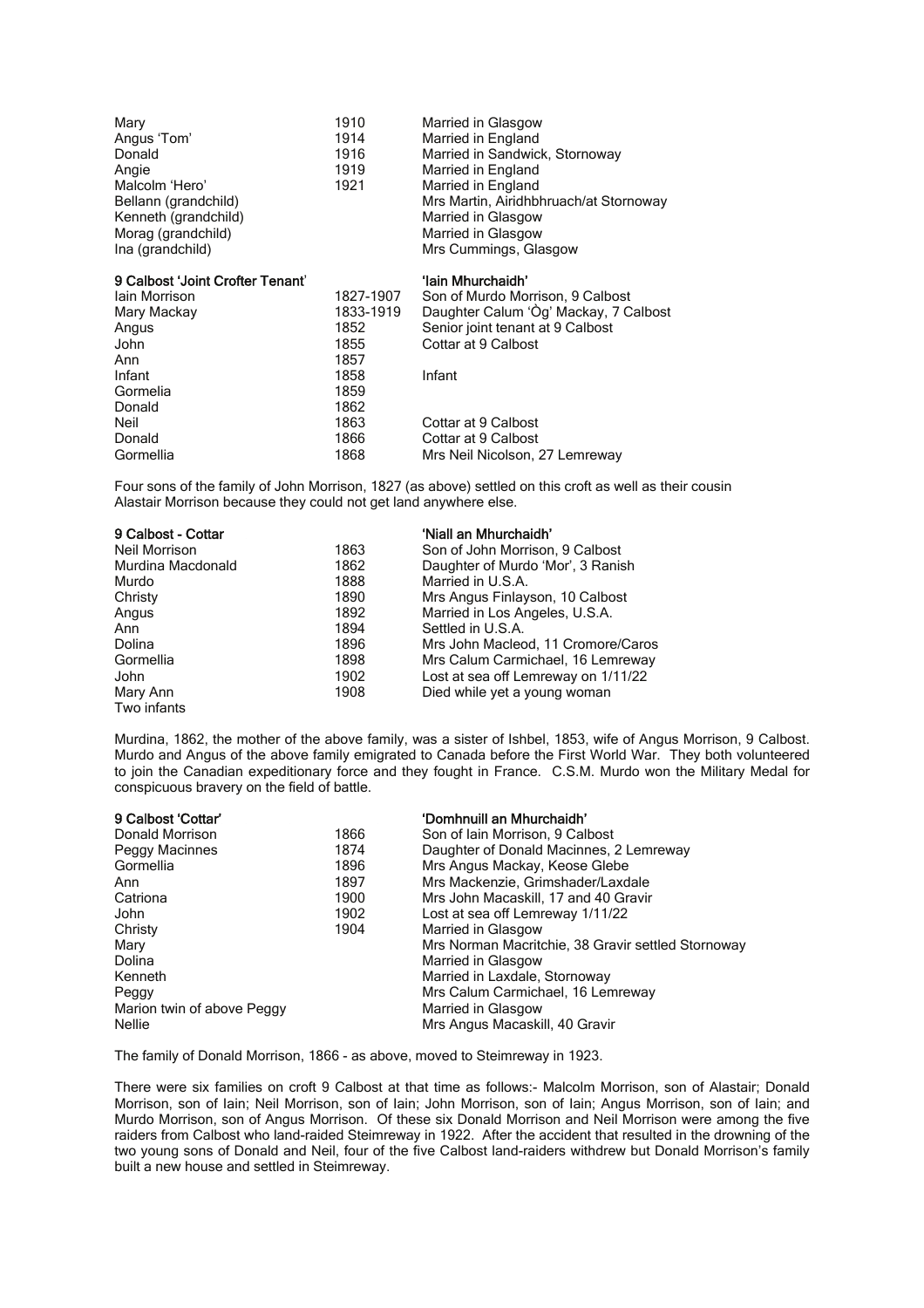Murdo Morrison 'Murchadh Aonghais an Mhurchaidh', moved from 9 Calbost to the common grazings outside Calbost boundary wall, leaving four families on croft 9 until death and depopulation cleared the croft.

| 9 Calbost - Cottar     |           | 'lain-an-Mhurchaidh'                         |
|------------------------|-----------|----------------------------------------------|
| John Morrison          | 1855      | Son of John Morrison, 9 Calbost              |
| <b>Marion Macinnes</b> | 1859      | Daughter of Donald Macinnes, 2 Lemreway      |
| Anna                   | 1885      | Mrs John Macaskill, 17 Gravir                |
| Peggy                  | 1887      | Mrs Gibb, Grangemouth                        |
| Catriona               | 1890      | Mrs Robert Macleod, 3 Calbost                |
| Neil                   | 1893      | Lost at sea First World War, age 22          |
| Angus                  | 1895      | Settled on Calbost Common late 1920s         |
| John Murdo             | 1898-1991 | <b>Emigrated to Australia</b>                |
| Calum                  | 1900      | Married Murdina Matheson, Gravir/at Renfrew  |
| Infant                 |           |                                              |
| Donald Macaskill       | 1914      | Died as a young man                          |
| (Grandchild)           |           |                                              |
| Annabella Macaskill    | 1917      | Mrs Angus Nicolson, 11 Calbost/at Holm Road, |
| (Grandchild)           |           | Stornoway                                    |

The above Donald and Annabella Macaskill of 17 Gravir were brought up by their grandparents (as above) after their mother Anna died at a very early age. Marion Macinnes, 1859, the mother of the above family, was a sister of Peggy Macinnes, 1874, wife of Donald Morrison, 9 Calbost.

| 9 Calbost - Crofter |           | 'Aonghais an Mhurchaidh'                    |
|---------------------|-----------|---------------------------------------------|
| Angus Morrison      | 1852-1945 | Son of Iain Morrison, 9 Calbost             |
| Ishbel Macdonald    | 1853      | Daughter of Murchadh 'Mor', 3 Ranish        |
| Christina           | 1877      | Died as a child                             |
| Murdo               | 1878      | Settled at 9 Calbost/moved to Common        |
| Donald              | 1881      | Lost First World War, age 35                |
| Angus               | 1884      | Killed in South America                     |
| Mary Ann            | 1885      | Infant                                      |
| Mary Ann            | 1889      | Mrs Alastair Macleod, 14 Cromore            |
| John                | 1890-1979 | Married in Glasgow                          |
| Infant              | 1893      |                                             |
| Peggy               | 1898-1979 | Mrs Hector Macleod, 14 Cromore/at Stornoway |

The home of Angus Morrison 'Aonghais an Mhurchaidh', 1852, was the village ceilidh house. Ishbel Macdonald, 1853, the mother of the above family, was a sister of Murdina, the wife of Neil Morrison, 9 Calbost. They were nieces of Murdo Macdonald, Torostay.

| 9 Calbost                               |      | 'Murchadh Aonghais'                              |
|-----------------------------------------|------|--------------------------------------------------|
| Murdo Morrison                          | 1878 | Son of Angus Morrison, 9 Calbost                 |
| Christy Nicolson, 1 <sup>st</sup> wife  |      | Daughter of Calum Nicolson, 22 Gravir            |
| Angus                                   | 1908 | Settled 9 Calbost/moved to Laxdale               |
| Christy                                 |      | Emigrated to New Zealand                         |
| Christy Maclennan, 2 <sup>nd</sup> wife |      | Daughter of Donald Maclennan, 18 Marvig          |
| Chrissie                                | 1916 | Mrs Donald Mackinnon, 54 Leurbost                |
| Jessie                                  | 1918 | Mrs Angus Macleod, 3 Marvig/Holm Road, Stornoway |
| Donald Angus                            |      | Bachelor, died early                             |

In the 1920s, Murdo Morrison moved out from 9 Calbost to the Calbost Common at the 'Glaic-Mhor'. After building a house there and creating a landholding from the virgin land, he moved nearer to the main road at 'Buala Chalaboist' still on the Calbost Common and he built another white house and once again reclaimed a landholding from the virgin soil. The policy of the estate was not to acknowledge such squatters on the common grazings and they paid their rent to the village Grazing Committee. Despite his hard work his holding had no legal standing.

| 9 Calbost - Cottar |      | 'Derrick'                             |
|--------------------|------|---------------------------------------|
| Angus Morrison     | 1908 | Son of Murdo Morrison, 9 Calbost      |
| Peggy Mackinnon    | 1913 | Daughter of Alastair Mackinnon, Caros |
| Calum              | 1939 | Settled at Laxay                      |
| Chrissie           | 1946 | Mrs Maclean, Stornoway, Schoolteacher |
| Joan               | 1944 | Mrs Mackay, Stornoway, Schoolteacher  |
| Greta              | 1947 | Mrs Murray, Stornoway, Schoolteacher  |
| Murdo              | 1949 | Bachelor, Schoolteacher, died young   |

The above family of Angus Morrison, 1908, moved to Laxdale, Stornoway, after the Second World War.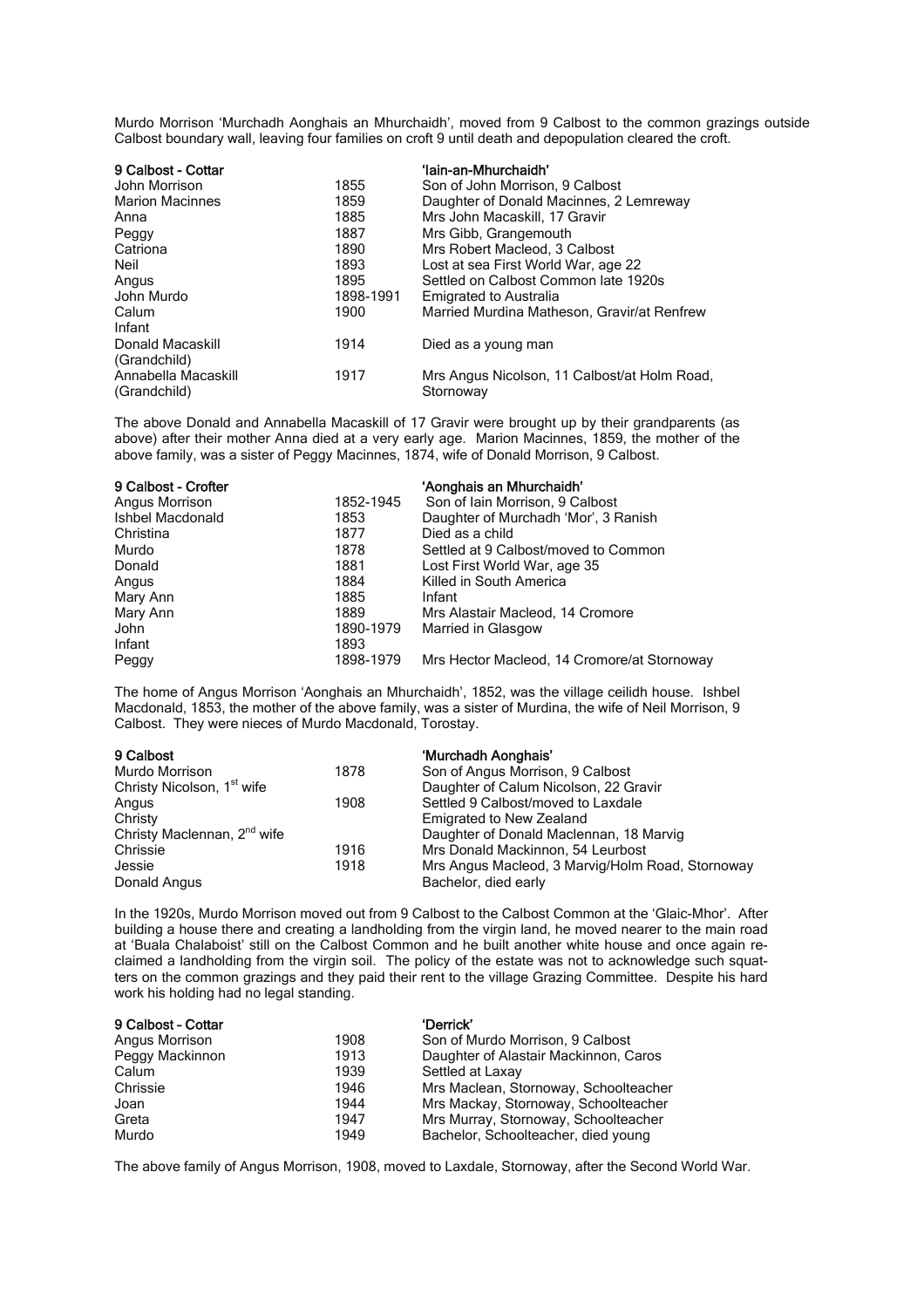Neil was one of the original Steimreway raiders and had rebuilt one of the ruins of the former crofter homes at Steimreway but withdrew after his 20-year-old son Iain was lost in the drowning accident when the Calbost contingent of raiders were ferrying building material and other supplies to Steimreway in anticipation of settling there.

Neil's other two sons, Murdo and Angus, had emigrated to North America before the First World War but volunteered for war service in the Canadian Expeditionary Force and fought on the Western Front in France. After the war they returned to Canada and as Neil was a landless cottar sharing croft 9 Calbost with four other families he decided to go to Steimreway in order to secure a croft which he would be able to bequeath to his remaining son Iain.

The irony of it all was that he lost his son as a result of his parental concern for his future welfare. The parents were conscious of the fact that they were not able to give their young son a start in life and they wanted him to avoid the desperate struggle they had.

Murdo and Angus Morrison, born 1888 and 1892, sons of Neil Morrison, 9 Calbost, served their bakers apprenticeship with Malcolm Maclean in Point Street, Stornoway. 'Calum Sgiathanach' then went to Glasgow. Angus left Stornoway for Canada in May 1911 and he settled in Yorktown, Swaskatchewan, where he worked at his trade of bakery and in the following year he sent for his brother Murdo and they both worked for the same firm from 1912 to 1914. In 1914 Murdo and Angus volunteered along with several other Lewis boys to fight in the First World War. Canada declared War on Germany in September 1914.

To begin with the contingent camped outside Quebec and from there they were sent to train at Shaftesbury, England and from there they went to France. Before going to France they were given leave and Murdo and Angus arrived in Stornoway on New Years Eve 1915. That was the last time that Murdo was ever in Lewis. Angus came to Lewis on holiday from the U.S.A. at least twice after he retired.

 In July 1916 Murdo was wounded at the Battle of the Somme and was sent to hospital in England. He was a C. & M. and in due course he got leave from hospital and got married in Glasgow in 1917.

Subsequently Murdo was sent back to Military hospital in Canada and eventually recovered and he conducted his own bakery business in Saskatchewan. He was awarded the Military Medal.



Circa 1936/37: This old photograph shows crofts 8 & 9 Calbost in the 1930s. We apologise for the quality of the photograph but it is the only photograph in existence that shows the various houses in this area of the village as follows:-

Dwelling house No. 1: In the foreground at the bend on the footpath may be seen to be the thatched house of Malcolm Morrison 'Calum Alasdair', 9 Calbost. This was the second thatched house in the village.

Dwelling house No. 2: Above the footpath is the new house of Neil Morrison, 9 Calbost. Previously this house was sited at the top of the croft, well away from the road, as a senior citizen, he moved down near the road.

Dwelling house No. 3: Just beyond Neil Morrison's house is that of Angus Morrison, 9 Calbost. This was our village ceilidh house.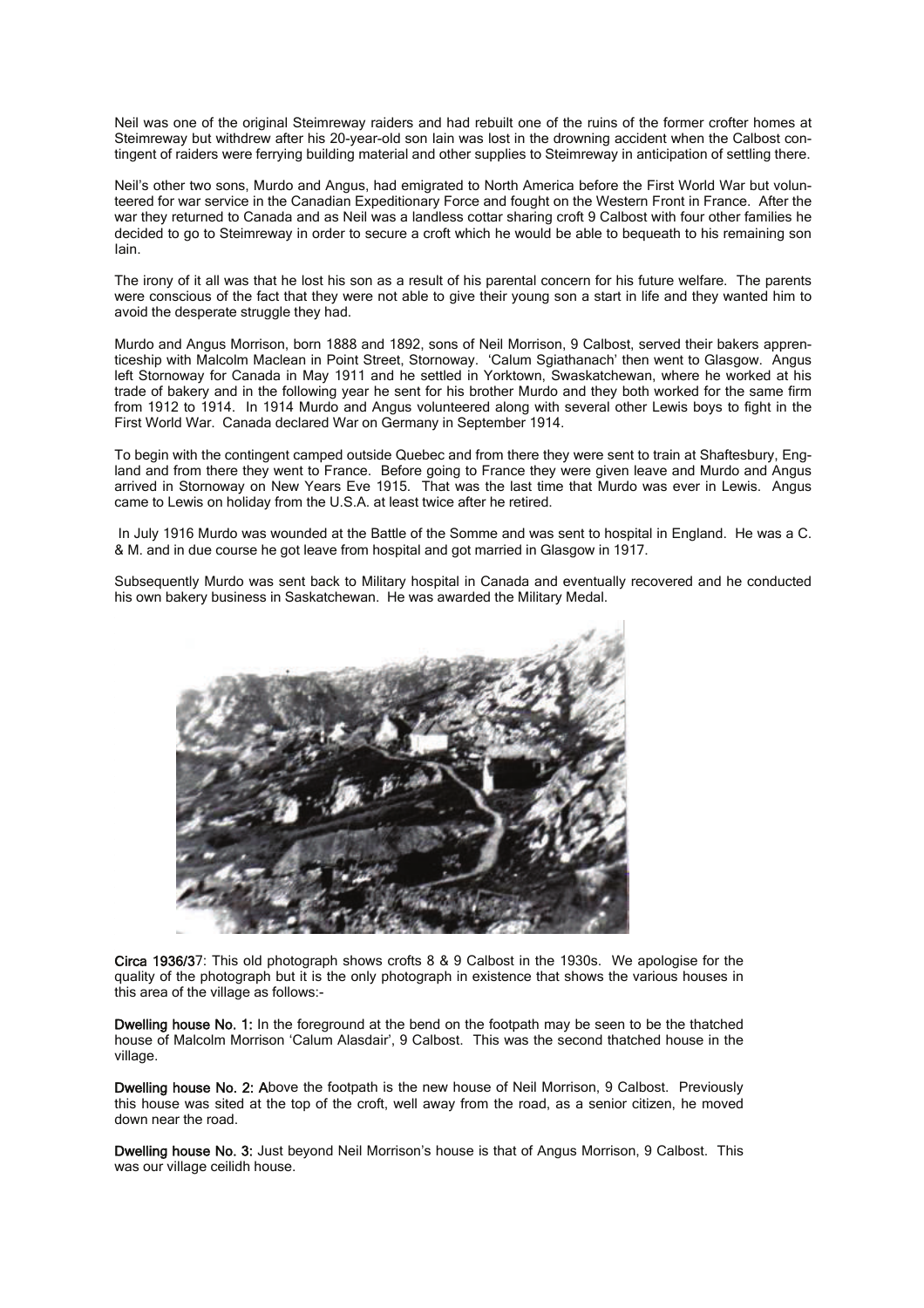Dwelling house No. 4: This was a new house built by Angus Morrison 'Derrick', 9 Calbost, son of Murdo Morrison. After the Second World War the family moved to Laxdale, Stornoway where Angus built another new house.

Dwelling house No. 5: Was the house of Donald Macleod 'Domhnuill Cruaidh', 8 Calbost.

Dwelling house No. 6: Was that of John Macleod 'Iain Ruadh', 8 Calbost, his brother.

Dwelling house No. 7: At the end of the footpath, beyond Malcolm Morrison's house was the dwelling house of John Morrison 'Iain an Mhurchaidh', 9 Calbost, just out of sight.

These seven houses were occupied at the time and there were about 151 people living in the village. That was only 49 people below the peak population of 200 people in 1901. Herring fishing weaving and the Mercantile Marine (Merchant Navy) kept the people busy and no one suspected that the end of the village was near at hand. In two or three years time the outbreak of the Second World War was to shatter the peace and age old routine of the village forever. Forty years later the population of the village had dropped down to one person.



On the top left are croft 14 and the village prayer-house, then the dwelling house of croft 7 and in the centre the two houses on croft 8.

Coming on to croft 9 the stone gable-end of the house Angus Morrison 'Derrick' abandoned when his family moved to Laxdale in Stornoway.

To the right is the village ceilidh house of Angus Morrison 'Aonghais an Mhurchaidh' and in the forefront is the new house of Neil Morrison, 1939, when he moved down from his previous house further up the hill.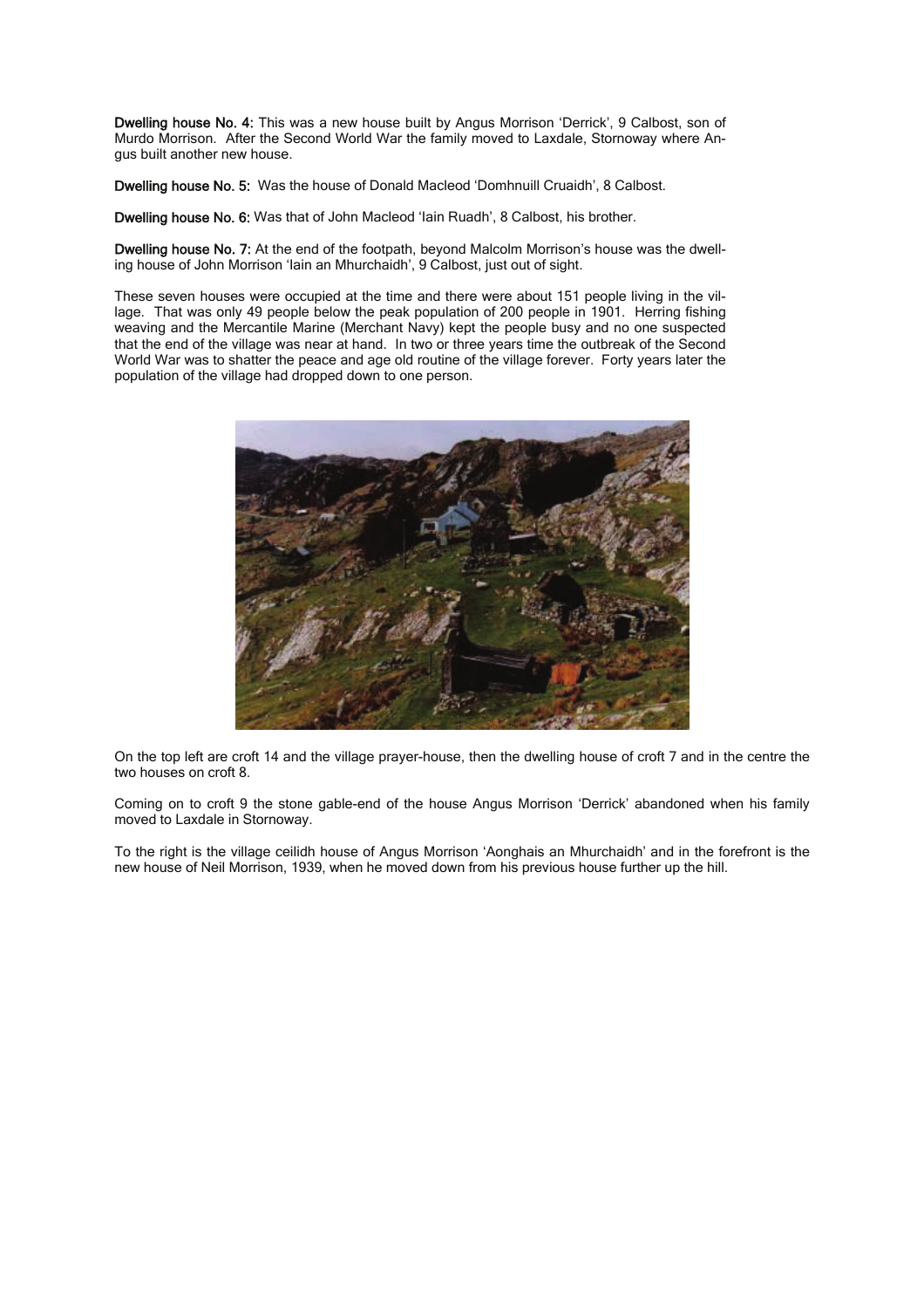

Left: Angus Morrison 1852-1945, our village sage and old ceilidh house host at 9 Calbost.

Generation after generation of Calbost youth congregated round the hospitable peat fire of the Morrison household, where he regaled us with the traditions of the community, and stories about the fishing. He was a crofter/ fisherman all his life. It was there we heard about 'Sabaid Mor Wick' in detail and many other events and subjects such as genealogy and other aspects of our culture. Neither he nor his wife Ishbel or Peggy their daughter was ever ruffled. Their household was the social centre and meeting place of the youth of the village.

Centre: Ishbel Morrison, the old man's granddaughter. She is the daughter of Angus' son Donald who was married in Glasgow and who was lost in the First World War.

Right: Murdo, 1887, another son of Angus, who set up home on croft 9 but because there were five other families on the croft Murdo moved out to the common grazings outside the village boundary wall. He is also referred to under 'Halfway House'.



Above: is another son, Angus, 1884, popularly known as 'Sapper'. He emigrated to the sheep farms of South America early in the  $20<sup>th</sup>$  century, subsequently he was murdered in that wild country.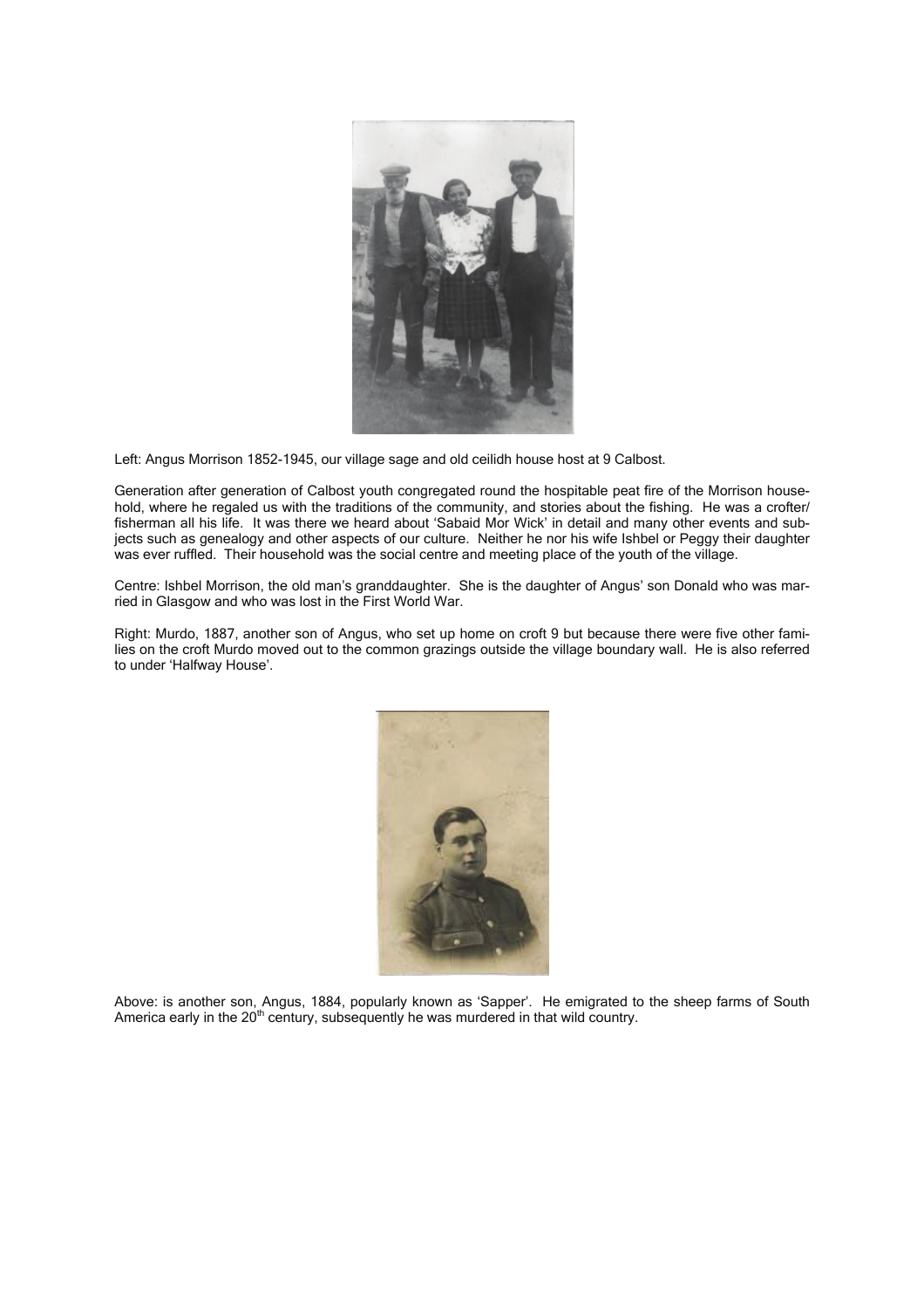

Mary Morrison 'Merag' Bella Morrison Mary Ann Morrison 9 Calbost



Iain an Mhurchaidh agus a bhean 'Mor Dhomhnuill Neill,' 2 Leumrabhagh.

John Morrison 1855-1947 and his wife Marion Macinnes, 1859-1945 from 2 Lemreway. This couple married about 1884 and was therefore married for over 60 years. They raised a family of seven, 3 girls and 4 boys. They lost one infant. When their daughter Anna, 1885, who was married to John Macaskill of 17 Gravir, died early they raised members of her family as well, particularly Allan, Donald and Annabella.

Neil, 1893, the son who was lost in the 'Clan-McNaughton' disaster in February 1915, aged 22 years. Previously he was a survivor of the 'Hermes' sinking.

John Murdo, 1898, another son also served in the First World War in the Royal Navy. After the war he became the 23-year-old skipper of a large 80 foot Zulu sail fishing boat called 'Vine'. After a year or two he emigrated to Australia where he lived all his life.

Angus, 1895, fought in the First World War in the 3<sup>rd</sup> Cameroonians at Salonika and then served in the Second World War in the Merchant Navy. Iain an Mhurchaidh was a fisherman all his life sharing croft 9 Calbost with five families all their days.

The land-owning system under which they lived refused to allocate more land to crofting, preferring to use large proportions of the land of Lewis for commercial sheep farms and sporting deer parks. However, the establishments were not slow to demand military service and sacrifice from these same crofters and their sons.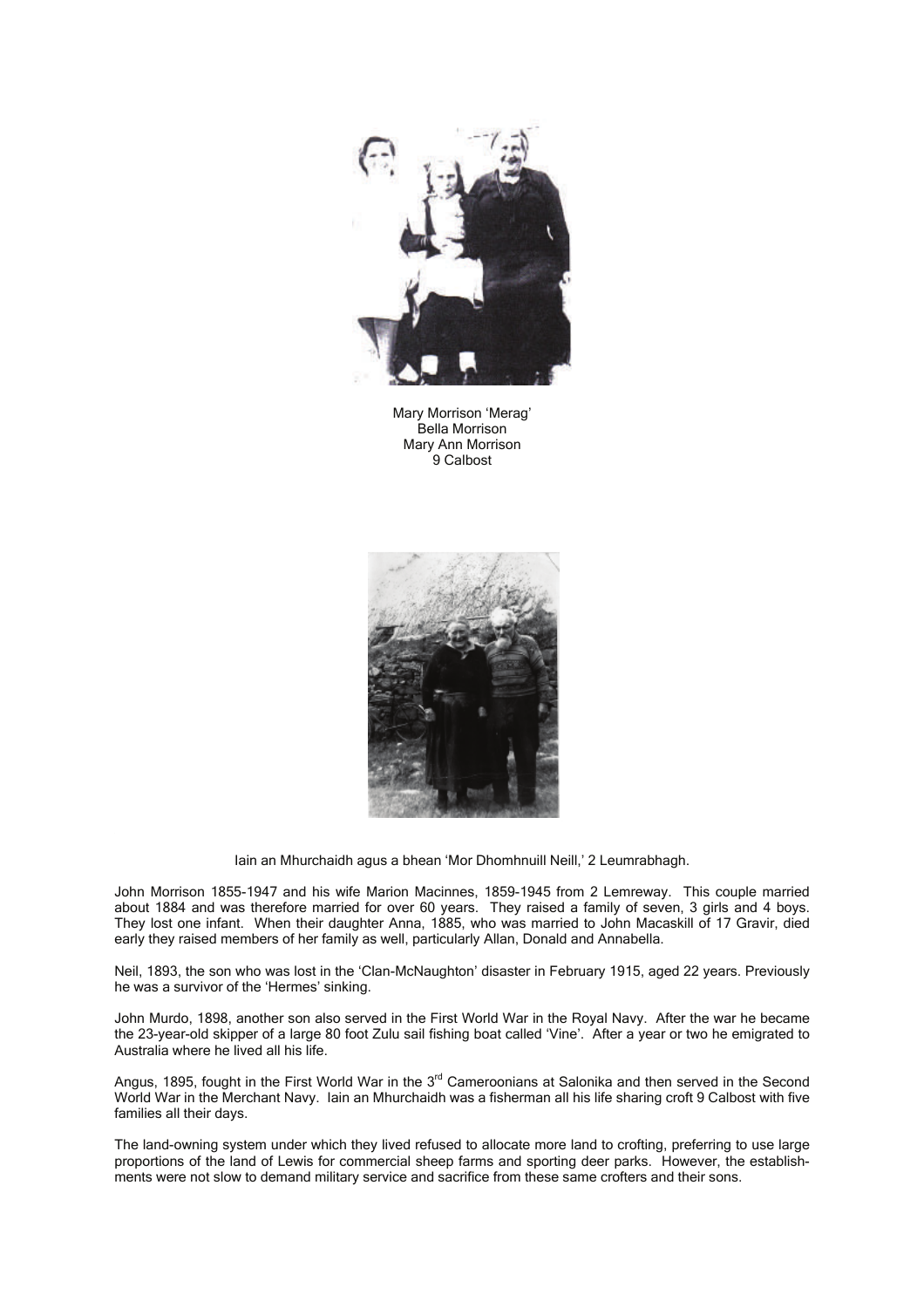

 Allan Macaskill of 17 Gravir and 9 Calbost with his wife Annabella Macleod of 37 Gravir. Allan's mother Anna Morrison, daughter of John Morrison 9 Calbost, died early and her children, including in particular Allan, Iain, Annabella, Donald and Anna spent a lot of their time with their grandparents at 9 Calbost.



Anna Macaskill, 17 Gravir and 9 Calbost

Below: Neil Macaskill of 17 Gravir and 9 Calbost drowned early in Second World War and he is buried in Rangoon.

On the right in the picture is Morag Macaskill his sister; child: Ann Nicolson, 6 Holm Road Stornoway And on the left is Christy Philip from Back district.



Left: Donald Macaskill, 17 Gravir and 9 Calbost; Angus 'Mac a Loon', 11 Calbost; Murdo Macleod, 8 Calbost

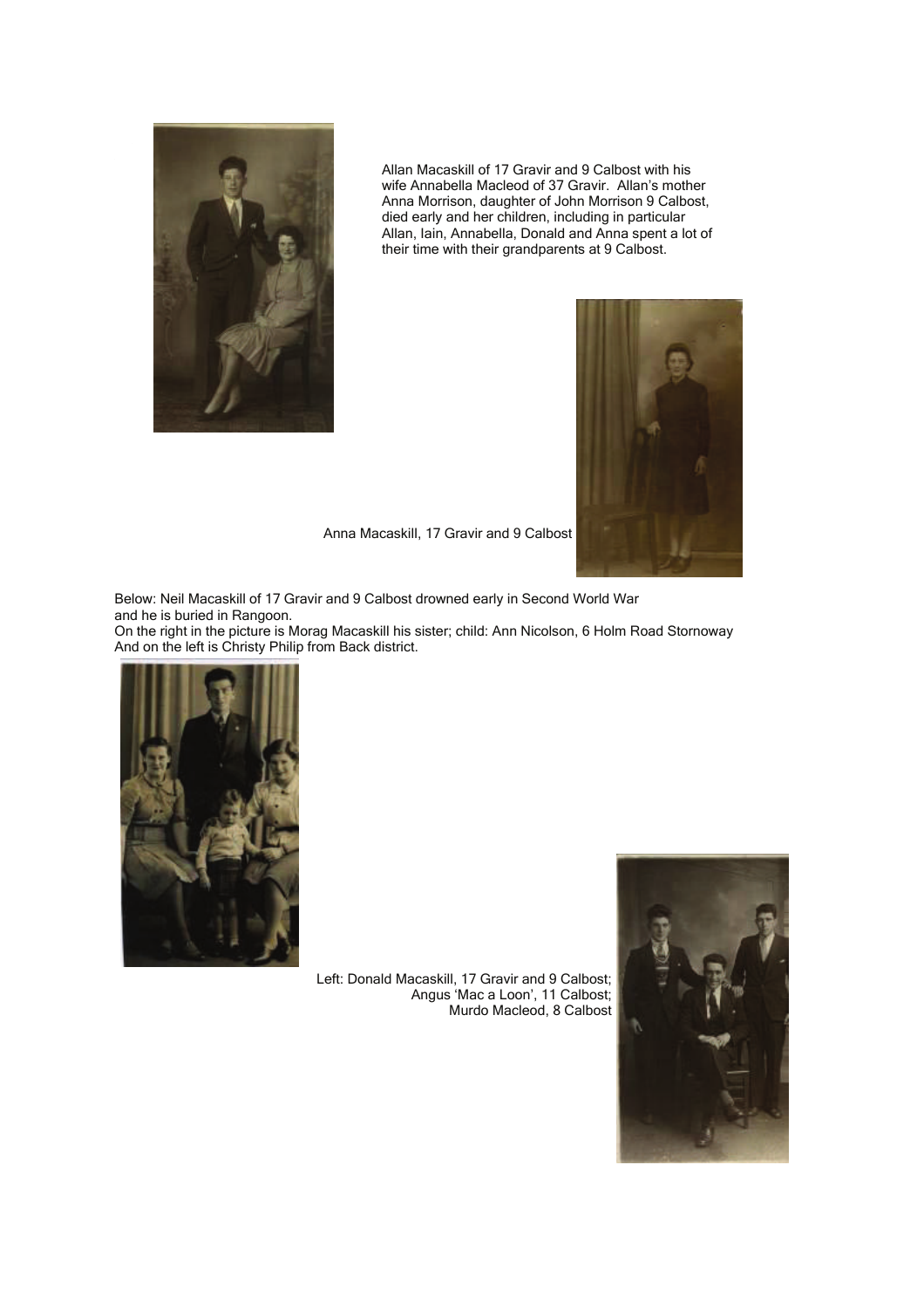

Donald Morrison, 1866, of 9 Calbost and his wife Peggy Macinnes, 1874, daughter of Donald Macinnes, 2 Lemreway, and one of their grandchildren.

Donald was the son of John Morrison 'Iain Mhurchaidh' who shared croft 9 Calbost as joint tenants with his brother Alastair Mhurchaidh. After these two men died Alasdair Mhurchaidh's part of the croft went to his son Calum Morrison, the other part of the joint tenancy went from Iain Mhurchaidh unofficially to his four sons, Angus, John, Neil and Donald, but in Angus' name.

In that way croft 9 Calbost was divided between five large families during the period towards the end of the  $19<sup>th</sup>$ century and on to the  $20<sup>th</sup>$  century. These five families had 40 children between them.

The above Donald Morrison and his wife and family of eleven children, who ranged in age between 6 and 26 years, decided in 1922 to join four other families from Calbost (one of them being Donald's brother Neil's family) in the land raiding of Steimreway, a former crofter township overrun by the Park Sheep Farm in 1857. On the way to Steimreway in a sail boat with building material the Calbost group of raiders were involved in a drowning accident when the small boat they were towing foundered and both Donald and Neil's sons were drowned at the age of 20 years.

Donald (above) continued with his plans to settle in Steimreway where he remained until old age forced him out. The other Calbost land raiders withdrew when they realised that the Government was not going to recognise them officially as crofters despite the fact that Steimreway was scheduled along with Orinsay for a resettlement scheme before the First World War, under the 1911 Smalholders Act.

Neil Morrison returned to croft 9 Calbost as a landless cottar to share that overcrowded croft along with three other families for the rest of their lives.

Steimreway was never again acknowledged as a resident crofting township despite the overcrowding in all the villages of Lochs. Local opinion maintains that it was too close to the sporting estate of Eishkin to tolerate crofters on their doorstep.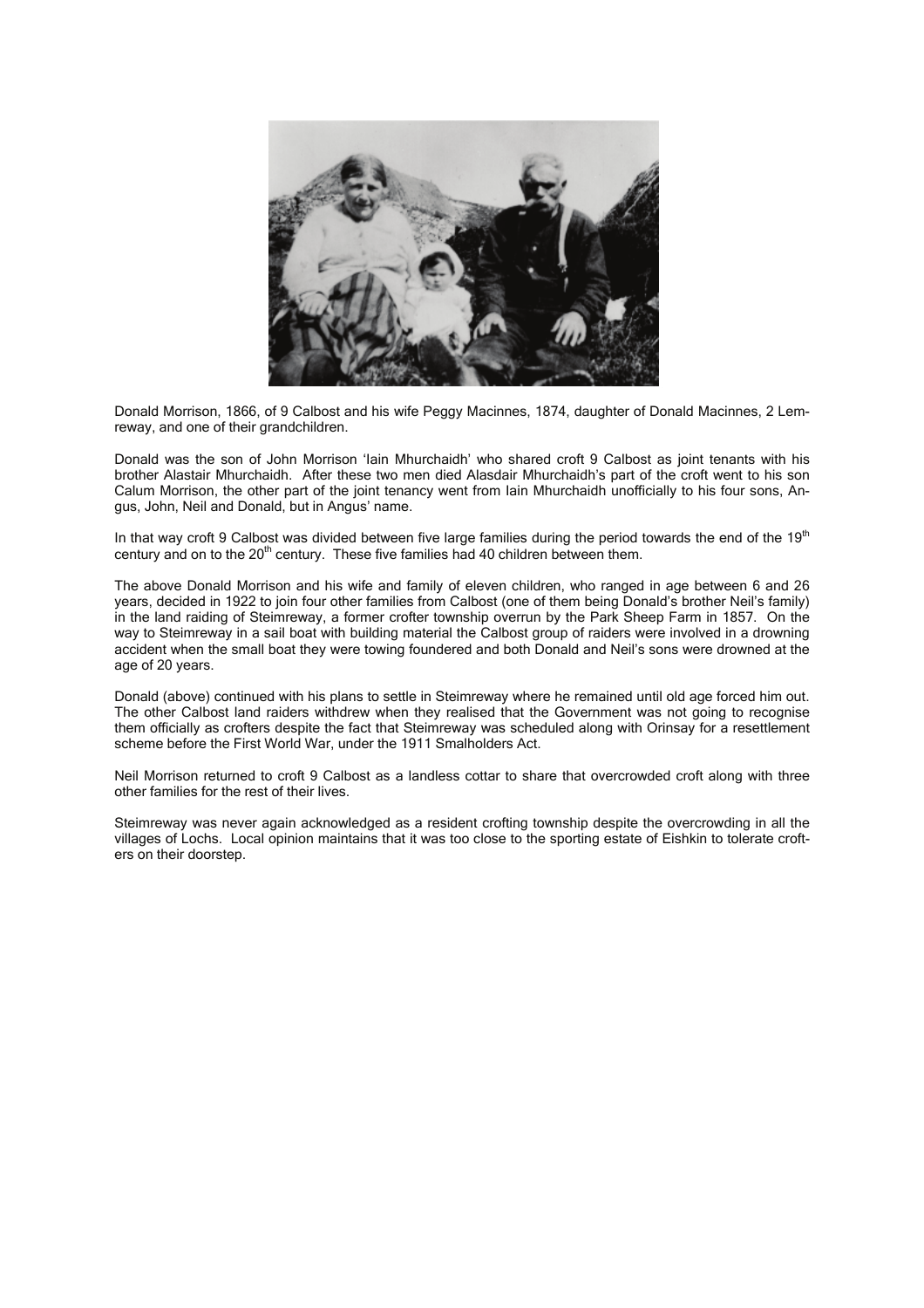

The 1<sup>st</sup> of November 1922 was a sad and tragic day in the history of Calbost, because it was on that day that two young 20 year old men from croft 9 Calbost lost their lives assisting their fathers and other Calbost families trying to secure landholdings for their landless cottar families, by land raiding 'Steimreway', a former crofter township located a few miles along the coast.

 Centre: Iain Morrison 'Iain Domhnuill', 1902, and his cousin 'Iain Neill', 1902, were lost at the approaches to Loch Shell when their rowing boat which was being towed by a medium sized sail fishing boat, the 'Ribhinn Donn', foundered when a violent gale blew up and tore off the sail.

The accident happened as they were drifting helplessly to sea and the Fleetwood Trawler 'Glen Bervis' approached them and offered to tow them into Loch Shell if skipper Kenneth Mackay of the 'Ribhinn Donn' acted as their pilot. Earlier on the two boys were advised to come out of the rowing boat and join the others on board the 'Ribhinn Donn' but they declined, preferring the excitement of being together in the small boat.

Four of the five land raiding Calbost families withdrew from their intention to settle in Steimreway.

Only Donald Morrison, 9 Calbost, continued with his plans and joined families from Lemreway and lived there for 20 years, but the British Board of Agriculture never acknowledged them as genuine crofters and they were denied all facilities until in the end they were forced to leave.



Peggy Morrison 'Peggy Aonghais an Mhurchaidh', 9 Calbost, thrashing the oats on the tarpaulin in the stackyard with Angus Macleod, 8 Calbost, giving neighbourly assistance. 'A Frasaidh na cruach corc as a leas'.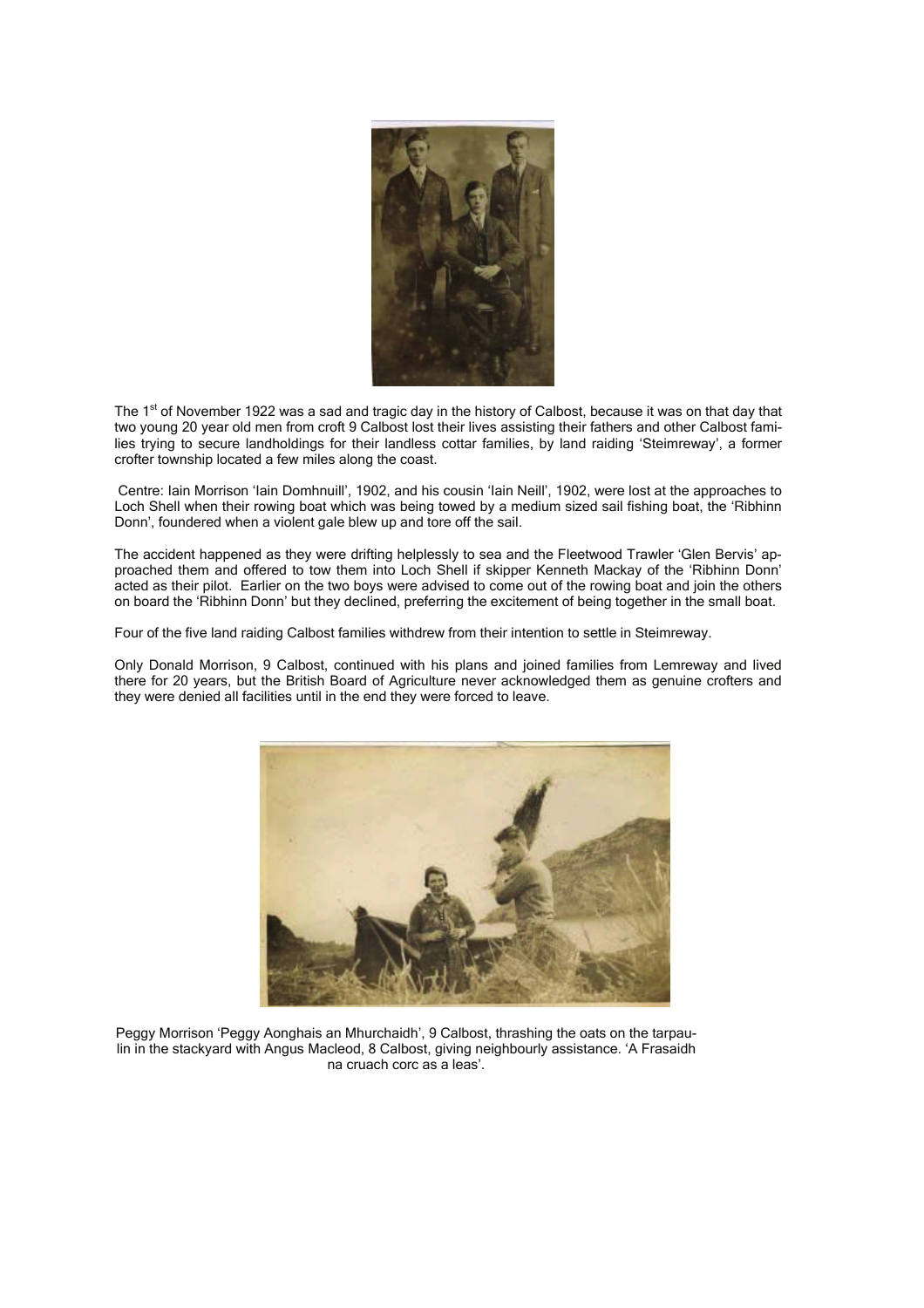Left: The Fisher Girls Back: Peggy Macleod 'Peggy Mhurchaidh Ivor', 35 Gravir Calbost twins, Peggy & Marion Morrison, 9 Calbost / Stornoway Not known; Seated - Annabella Macleod, 37 Gravir





Above: Wedding Photo of C.S.M. Murdo Morrison born 1888, son of Neil Morrison, 9 Calbost.

Left: Best Man - not known; Bride - Catherine Campbell 'Catriona Iain Ruadh', 5 Marvig; Bridesmaid - Christy Ann Mackenzie, daughter of Murdo Mackenzie, 13 Marvig, a cousin of the bride who was brought up with the bride's family.

Murdo and his brother Angus emigrated to Canada before the First World War. They both joined the Canadian expeditionary force and fought in France. Murdo won the Military Medal for conspicuous bravery on the battlefield. After the war they both went back to North America.

Marianne 1907, a sister who died in her 20s.

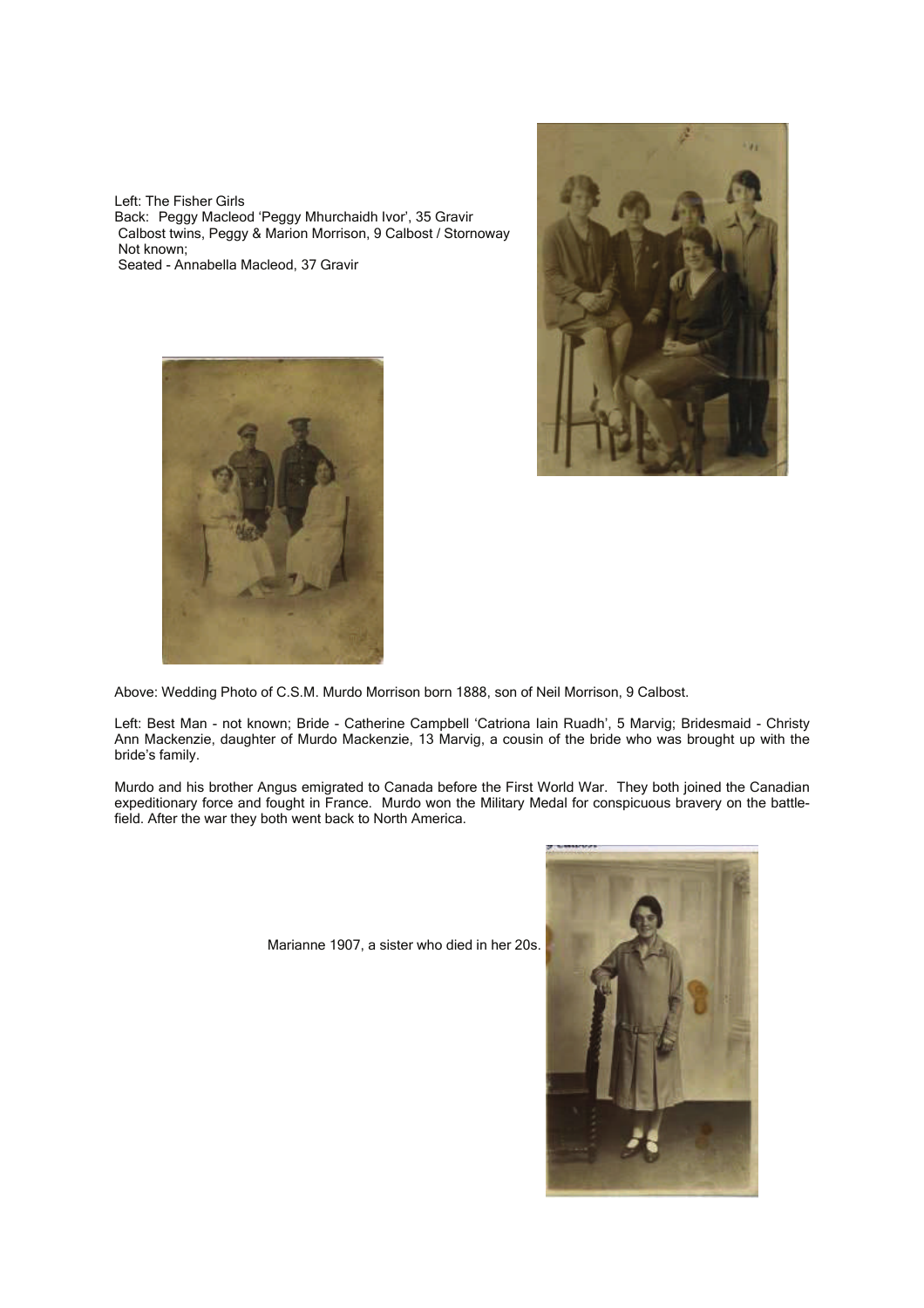Neil Morrison, 1893-1915, son of Iain 'Beag' Morrison, 9 Calbost. Neil and another man from Calbost, Dugald Kennedy, 1897-1915 were drowned as war casualties when the 'Clan McNaughton' was sunk by enemy action in 1915. They were respectively aged 22 and 18 years of age.



Below: Marion Mackay Morrison, 1878, with her husband Calum Morrison 'Calum Alastair Mhurchaidh', 1875, 9 Calbost. In the centre is Peggy Ann Morrison, daughter of Angus Morrison Halfway House, Calbost.

Calum and Marion had a family of two daughters and five sons. Their five sons served in the Armed Forces during the full duration of the Second World War.



The following four were at sea: Alastair, 1908; Angus, 1914; Donald, 1916; and Malcolm, 1921. Angie, 1919, was in the Army. They all survived although only by the narrowest of margins on several occasions. Alastair survived after being in the ocean three times when his various ships were sunk by enemy action. Angie survived the desert campaign and young deck-boy Malcolm was thrown into the sea at the age of 18 years in Mid Atlantic when his ship the 'Arlington Court' was sunk by enemy action. He scrambled onboard a damaged ship's lifeboat and finding he was the only person among the original eight survivors that had any steamship experience, he took charge of the lifeboat and navigated, steered and handled the sail until they were picked up near the British Coast. He was the only one able to climb the ladder unaided when they were picked up at the end of a week.

Deck-boy, 18 year old Malcolm Morrison, 9 Calbost, hero of the 'Arlington Court' in the centre of the picture shaking hands with the famous film star Gracie Field. On his left is the Scottish entertainer Harry Lauder. He was feted, honoured and entertained as the 'hero' he was. He was called to the Admiralty and the girls lined the railings waving white handkerchiefs.

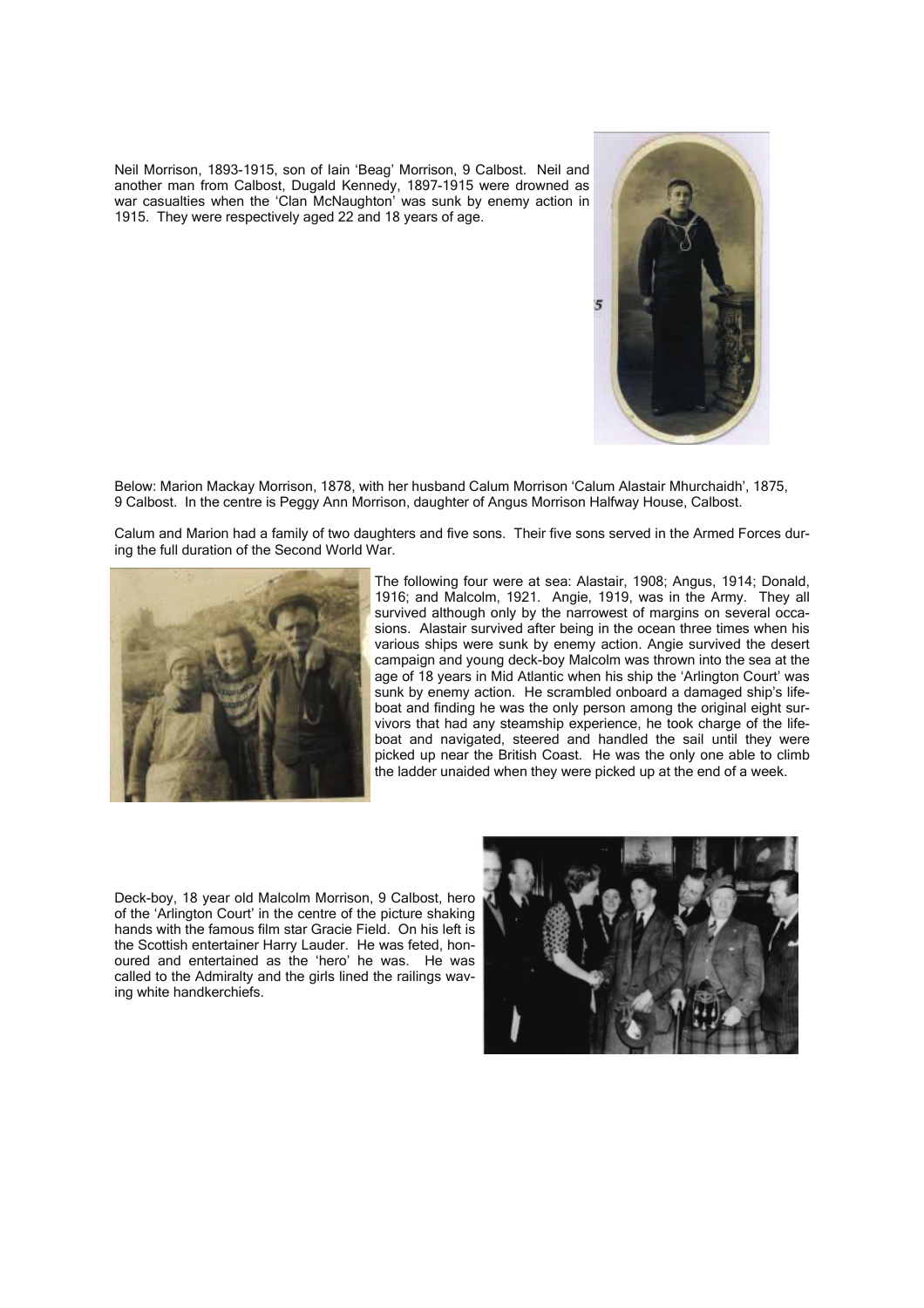

The family of Malcolm Morrison, 9 Calbost, consisted of 2 daughters and 5 sons and all five sons served in the Armed Forces during the whole of the Second World War and survived.

Left: Angus Morrison 'Tom', 1914, joined the Royal Navel Reserve at 18 years of age and like all R.N.R.s he was called up at the outbreak of hostilities.

Donald 'Urquhart', 1916, also joined the R.N.R when he reached the qualifying age of 18 years. He also served afloat in the Royal Navy throughout the war years. Both he and Angus served on destroyers in various theatres of war including Russian convoy duties etc.

Malcolm, 1921, 18 year old hero of the 'Arlington Court', which was sunk by enemy action in mid-Atlantic. He scrambled onboard a damaged ship's lifeboat and finding he was the only person among the original eight survivors that had any steamship experience, he took charge of the lifeboat and navigated, steered and handled the sail until they were picked up near the British Coast. He was the only one able to climb the ladder unaided when they were picked up at the end of a week.

Angie, 1919, served in the Army on the Western Front, North Africa and Italy. He was held as a Prisoner of War.

Alastair 'Slumman', 1908, served in the Merchant Navy and he survived the sinking of his ships by enemy action in mid-Atlantic on three occasions. Shortly after the war he nearly lost his life when his fishing boat 'Delight' developed engine trouble and was blown across the Minch and on to the rocks at 'Gruinard Island' on the north west coast of Scotland in a howling gale (read full story in Ceilidh House Stories No. 53.



Malcolm Morrison, 9 Calbost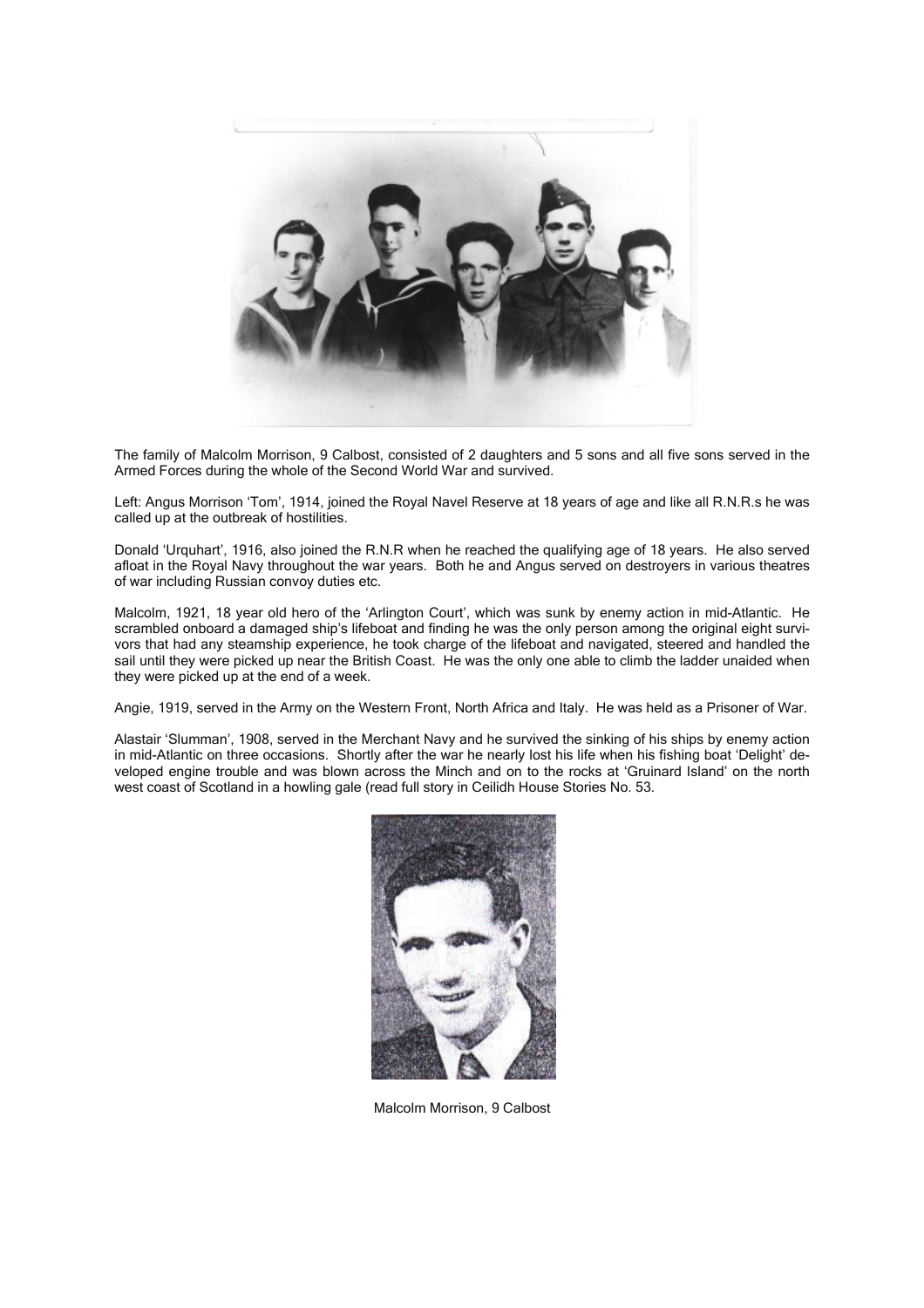

Alastair Morrison 'Slumman', 1908, son of Calum Alastair Mhurchaidh, 1875, 9 Calbost, and Marion Mackay 1878, 7 Calbost. Alastair was a weaver along with his father on the big wooden loom, 'beart mhor' and then joined the Merchant Navy and for a time worked in South Georgia, in the Antarctic Whaling Stations, sometimes they were there all winter.

He returned to the United Kingdom in 1939 and served during the whole of the Second World War in the Merchant Navy. He survived three incidents of being sunk by enemy action, first on the 'SS Cumberland' in 1940, then in 1941 on the 'SS Michael E' and on the 'SS Aldersdale' on the Russian run.

After that, he very nearly lost his life fishing in the Minch while serving as an engineer on the motor fishing boat 'Delight', an 80 foot converted Zulu sail boat, skippered by Calum Sandie from Knock, Point. Before that the 'Delight' was owned by a crew from Gravir and skippered by Donald Campbell, 13 Gravir.

They set their gill herring nets off Bayble on a fine December evening in 1953, an evening that will live on in the memory as that of the disaster of the 'Princess Victoria' Stranraer/Larne ferry.

By 2am, they had hauled their nets and 40 cran of herring and set off for the market at Ullapool with a light NNE breeze. They had not gone far when the wind came up suddenly and a heavy sea struck the boat smashing a bulk head and the bilge pump and washing the mizzen mast and sail and some nets overboard. The nets fouled the two propellers and the engine stopped and the boat drifted helplessly in pitch darkness.

Every effort was made by the crew to influence the hopeless situation they found themselves in, but all to no avail due to the unusual force of the wind and the ferocious sea. They drifted all night and all the next day across the Minch. By evening they were approaching Gruinard Bay on the west mainland of Scotland.

Their only hope of survival was to set a small sail on the forward light mast and hopefully ease the boat round the edge of the rocky Island and if successful on to a sandy beach. There was no point in launching a lifeboat so the crew clung to buoys and miraculously they were all washed up safely on the sandy beach while the boat was smashed to bits.



Donald Morrison 'Domhnuill Alastair Mhurchaidh', popularly known as 'Duncan' dressed as a Royal Navy Reservist.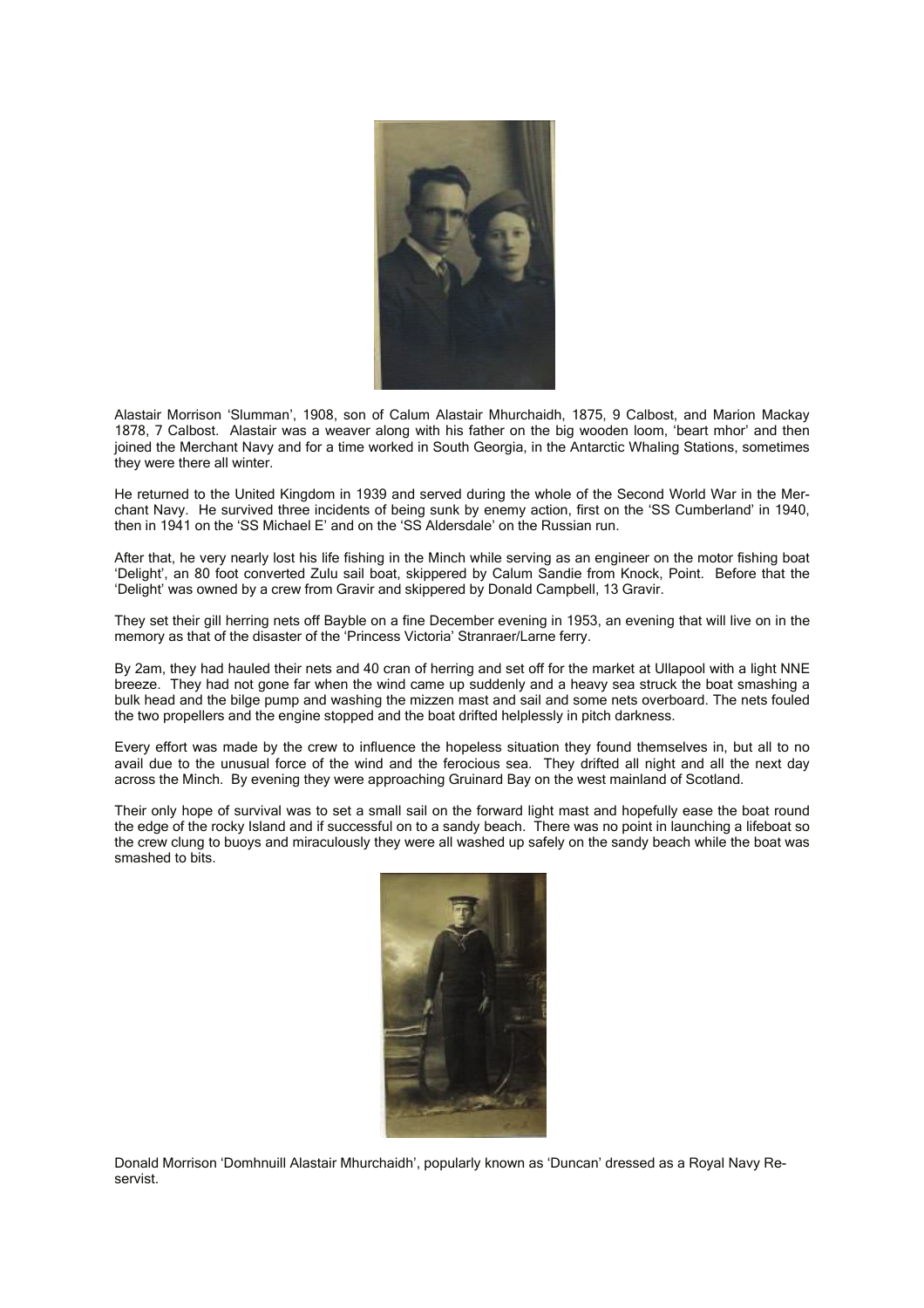

Murdina Macdonald and her husband Neil Morrison with their two nieces, Angusina Macleod, 11 Cromore and Peggy Ann Carmichael, 16 Lemreway.



Reunion after 40 years of brothers John Murdo (Left) and Angus Morrison at the ruins of the old family home at 9 Calbost.

When John Murdo emigrated to Sydney, Australia as a young man in the mid 1920s, his parents were comparatively young and both the family home and the village were bustling with activity. Like many others who emigrated in their youth he never saw his parents again.



Another reunion of neighbours in 1965 at 8 Calbost with John Murdo Morrison, 1898-1991, 9 Calbost (right) home from Sydney, Australia for the first time in 40 years and James Macleod 1900-1986 (2<sup>nd</sup> from right) home for the first time in 42 years from San Francisco U.S.A. He left on the 'Metagama' in 1923 and returned also to an empty home at 8 Calbost.

Others in the photos are Marion, 1878, wife of Calum Morrison, 9 Calbost, standing between John Murdo and James; Angus Macleod, 1916, (3<sup>rd</sup> from left); brother of James and Angus Morrison, 1895; brother of John Murdo; and Ina Morrison, 1906, daughter of Calum and Alastair Morrison, 9 Calbost (extreme left).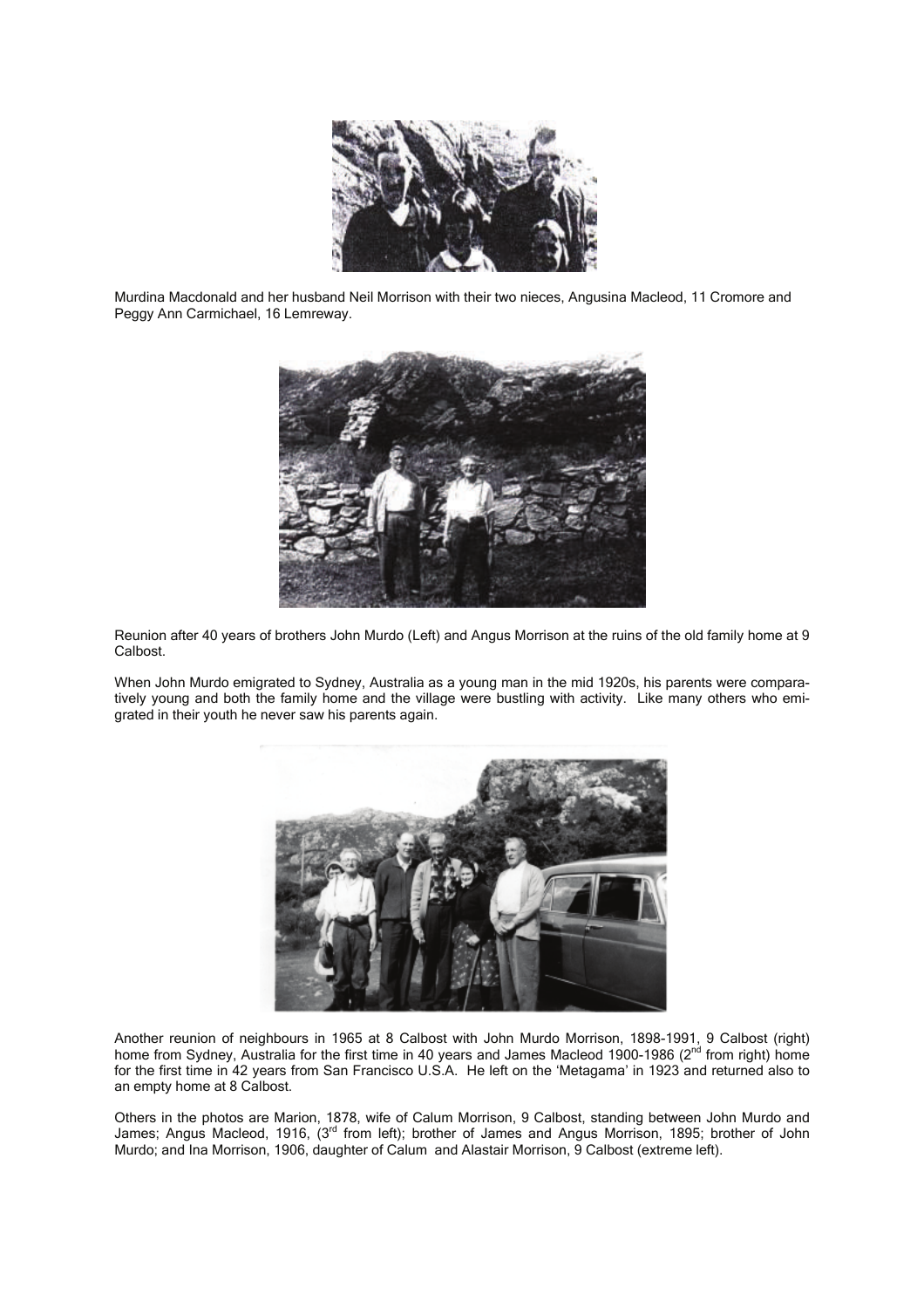

Angus Morrison, 1919, son of Calum Morrison, 9 Calbost, popularly known locally as 'Angie Marbh' because he took a serious illness as a child and at one point it was thought that he had passed away and preparations were in hand to bring his coffin from Stornoway by boat in the usual way along with that of another elderly village person. In those days the custom was to measure the remains and a team set off by boat to Stornoway for a coffin or 'Ceann Crìoch'.

18 year old Malcolm Morrison born in 1921, the hero of the 'Arlington Court' which was sunk by enemy action in mid-Atlantic. Youngest son of Calum Morrison 'Calum Alastair Mhurchaidh', 9 Calbost. The story of 'The Arlington Court' is in Ceilidh House Stories No. 53.





Christy 'Bheag' Morrison, 1910, daughter of Murdo Morrison 'Mhurchaidh Aonghais an Mhurchaidh', 9 Calbost from his first marriage to Christy Nicolson, daughter of Calum Nicolson, 22 Gravir. Christy emigrated to New Zealand in the 1920s when she was still very young, subsequently she married there and her husband Mr Livingston is seen here with her. They visited the Island only once.